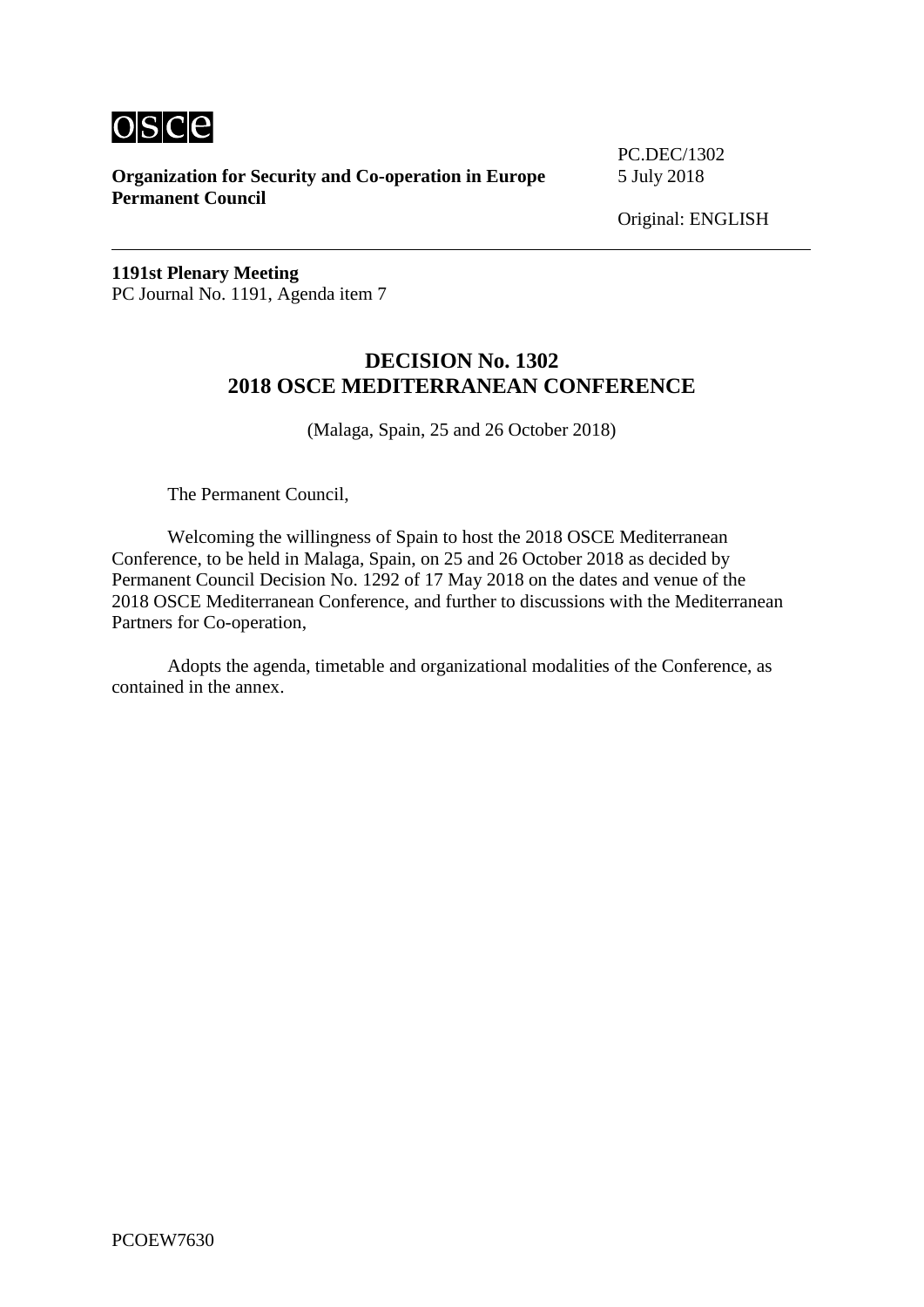PC.DEC/1302 5 July 2018 Annex

# **AGENDA AND ORGANIZATIONAL MODALITIES OF THE 2018 OSCE MEDITERRANEAN CONFERENCE ON THE IMPORTANCE OF ENERGY FOR ECONOMIC GROWTH AND CO-OPERATION IN THE MEDITERRANEAN**

Malaga, Spain, 25 and 26 October 2018

### **I. Indicative agenda**

#### **Introduction**

Guaranteeing sustainable and reliable energy at affordable prices is the precondition for prospering economies and peace and security throughout the OSCE and its Mediterranean Partners. Arguably, there is hardly another domain than energy in which the indivisibility of Euro-Mediterranean security is more manifest – and more consequential – for the stability of States, the prosperity of the local economies, and the well-being of societies around the basin and beyond. Traditionally at the centre of the world's fossil fuel market, the Mediterranean region is now increasingly becoming a main driver of energy innovation and transformation.

The development of clean or renewable energy technologies can provide economic opportunities to countries with substantial conventional energy resources as well as those who lack such resources by offering an alternative means to power their economies and generate jobs for their citizens. Renewable energy today is embraced as a key solution to the triple challenges of energy supply, security and climate change which are all of concern in the Mediterranean region.

The OSCE serves as platform for dialogue and fostering co-operation and security and stands ready to provide a platform to exchange best practices and build capacity to maximize the economic benefits of renewable as well as of traditional forms of energy, and facilitate public and private partnerships and the transfer of know-how in the energy sector. Against this backdrop, the 2018 Mediterranean Conference and in particular its high-level political segment will focus on how to leverage energy to promote economic growth and co-operation in the Mediterranean region. The conference will bring together key energy experts from the public and private sector from both sides of the Mediterranean to discuss policies, develop strategies and identify business opportunities in this respect.

The first session will be devoted to connectivity, growth and co-operation: the role of energy.

The second session will be focused on the protection of critical energy infrastructure.

The third session will delve into the benefits of renewables.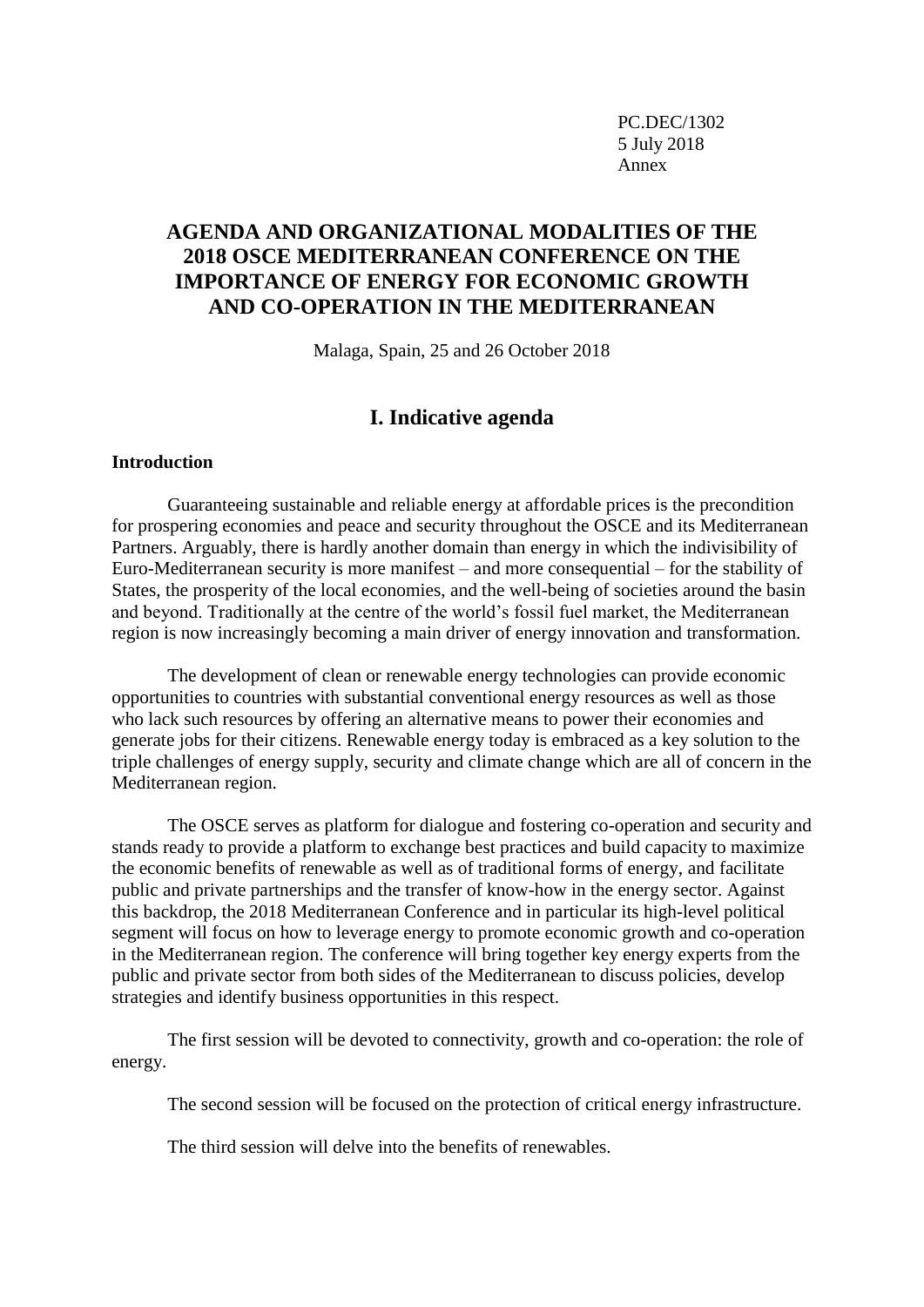The Conference will provide the participating States and Partners for Co-operation with an opportunity to exchange views, experiences, best practices, and lessons learned in connection with the role and importance of energy in promoting economic growth and co-operation in the Mediterranean. The Conference will serve as a platform to further develop dialogue and enhance co-operation for the sake of enhancing security in the Mediterranean, in line with the OSCE principles and commitments.

### **Thursday, 25 October 2018**

- Registration of participants
- Opening remarks
- Session I: Connectivity, growth and co-operation: the role of energy
- Coffee break
- Session II: Protecting critical energy infrastructure
- Lunch
- Session III: Reshaping the benefits of renewables
- Cultural event
- Dinner

### **Friday, 26 October 2018**

- Registration of participants
- Opening remarks
- High-level segment: Energy for economic growth and co-operation in the Mediterranean
- Closing remarks
- Closing lunch

### **II. Participation**

The Mediterranean Partners for Co-operation (Algeria, Egypt, Israel, Jordan, Morocco and Tunisia) will participate in and contribute to the Conference. The Asian Partners for Co-operation (Afghanistan, Australia, Japan, the Republic of Korea and Thailand) will be invited to participate in and contribute to the Conference.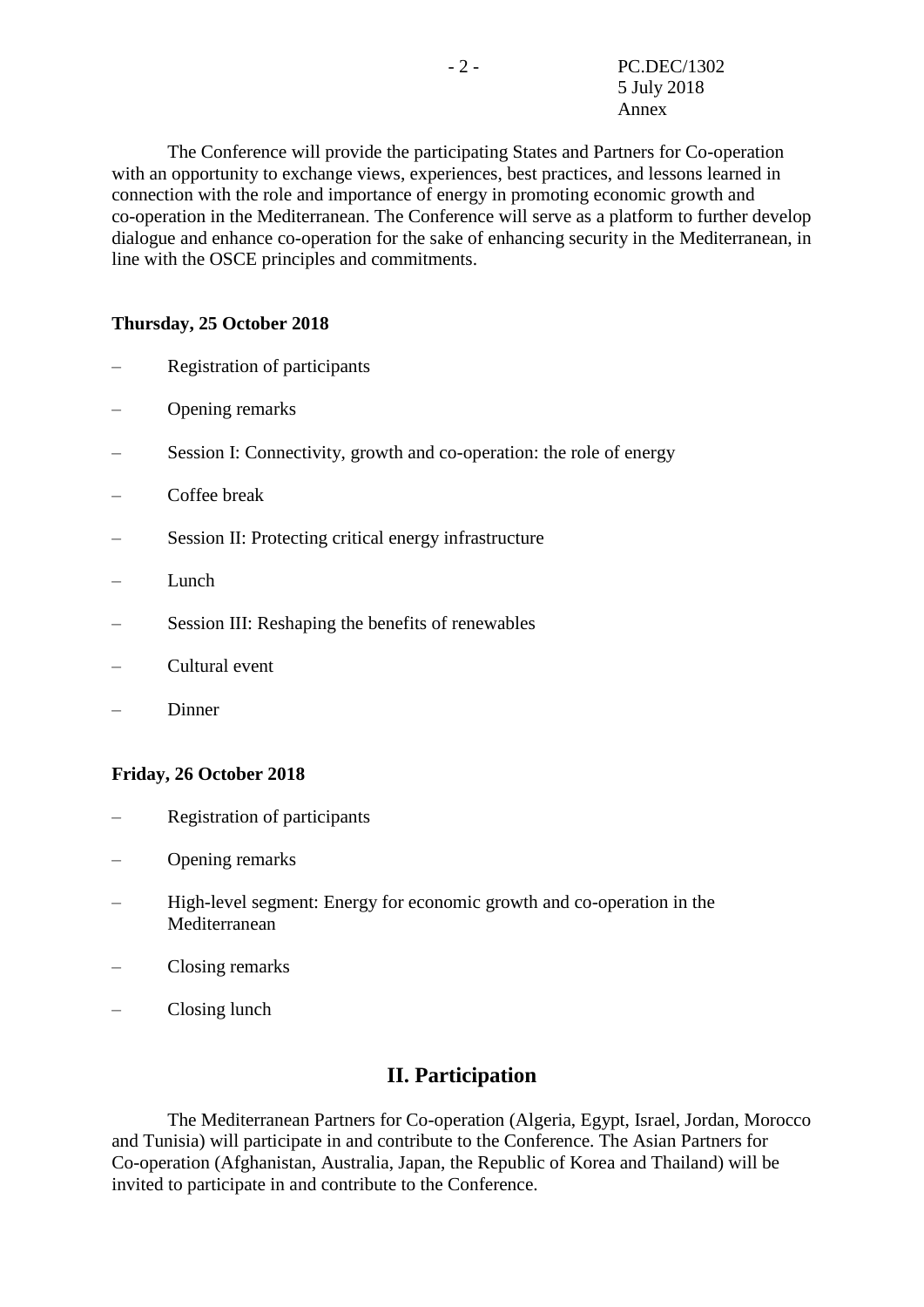- 3 - PC.DEC/1302 5 July 2018 Annex

The OSCE institutions and the OSCE Parliamentary Assembly will be invited to participate in and contribute to the Conference. The following international organizations and institutions will be invited to participate in and contribute to the Conference: Adriatic Ionian Initiative, African Development Bank, African Union, Central European Initiative, Collective Security Treaty Organization, Conference on Interaction and Confidence-Building Measures in Asia, Council of Europe, Economic Co-operation Organization, Eurasian Economic Union, European Bank for Reconstruction and Development, European Investment Bank, European Union, Executive Committee of the Commonwealth of Independent States, 5+5 Dialogue on Migration in the Western Mediterranean, Financial Action Task Force, International Centre for Migration Policy Development, International Committee of the Red Cross, International Federation of Red Cross and Red Crescent Societies, International Institute for Democracy and Electoral Assistance, International Labour Organisation, International Monetary Fund, International Organization for Migration, Islamic Development Bank, Inter-parliamentary Union, League of Arab States, Mediterranean Forum, Middle East and North Africa Region Financial Action Task Force, North Atlantic Treaty Organization, OPEC Fund, Organisation for Economic Co-operation and Development, Organisation for Democracy and Economic Development – GUAM, Organisation Internationale de la Francophonie, Organization of the Black Sea Economic Co-operation, Organization of Islamic Cooperation, Parliamentary Assembly of the Mediterranean, Regional Co-operation Council, Shanghai Cooperation Organisation, Southeast European Co-operative Initiative, South Eastern Europe Co-operation Process, Union for the Mediterranean, UN Habitat, United Nations, UN Al-Qaida Sanctions Monitoring Team, United Cities and Local Governments, UNICEF, UN Counter-Terrorism Committee, United Nations Alliance of Civilizations, United Nations Development Programme, United Nations Economic Commission for Europe, United Nations Educational, Scientific and Cultural Organization, United Nations Environment Programme, United Nations Office on Drugs and Crime, UN Women, Office of the United Nations High Commissioner for Human Rights, Office of the United Nations High Commissioner for Refugees, and the World Bank.

Additional organizations may be invited by the host country to observe the Conference.

Representatives of non-governmental organizations may be invited by the host country to attend and may be invited to contribute to the Conference in accordance with the relevant OSCE provisions and practices (advance registration required).

Other countries may be invited by the host country to attend and may be invited to contribute to the Conference.

### **III. Organizational modalities**

The Conference will begin at 9.30 a.m. on the first day and end at 2 p.m. on the second day.

Each session will have a moderator and a rapporteur appointed by the Chairperson. The consolidated summary will be forwarded to the Permanent Council for further consideration.

Appropriate arrangements for press coverage will be made.